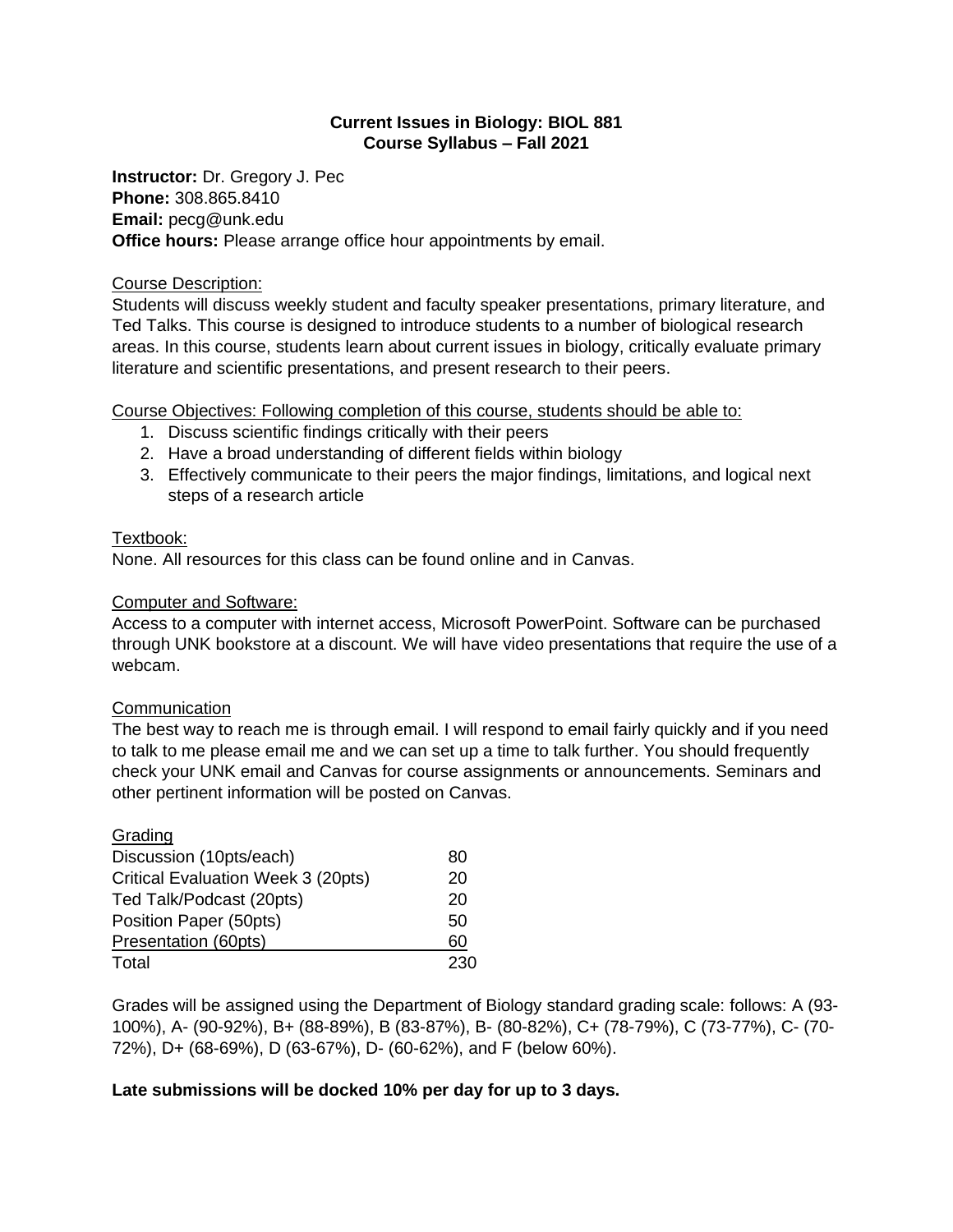## **Discussion**

I will post assignments on Monday of each week and you will have until the following Saturday to participate. Then students must complete secondary discussion with other students by the following Tuesday. To receive full credit, students must make significant new contributions to the discussion and not simply agree or disagree to the previous response. **Peer-Reviewed References** will be required to support your statement. Please be considerate of your classmates' responses; abusive comments or attacking other student's comments will not receive credit. Comments should be constructive even if you disagree with another student.

Possible topics of discussion for each presenter may include methodology, statistics, experimental design, the quality of figures, clarity of presentation, data interpretation, and conclusions. Students should also discuss peer-reviewed articles that are relevant to the topic. Discuss major findings of the article and whether they refute or support the speaker's hypothesis. I want to know what your thoughts are on the research, don't simply summarize the article. The reference should be included in the text as well as at the end of your post. Posts should be kept to ¾ to 1 page in length.

# TED Talks

Find a TED Talk or podcast (Radiolab, Nature podcast, etc.) on a topic of your choice and write a small summary and lead discussion on that topic for the week. The summary and discussion should include relevant peer-reviewed articles and critical review of the talk. Guidelines are as follows: You can pick any TED talk/podcast you would like (as long as it is related to biological sciences), if it is a short TED talk (some are 5 minutes long) you may need to supplement more of your summary with outside literature. But you should write a short summary, provide a link to the talk or podcast for your group, and make sure you support your summary with references. I am looking more for content rather than length (but they should be around 1 page in length). Post your TED talk post by **September 28th**. Comment on 3 of your group member's presentations by **October 3rd**. Respond to all comments on your TED talk by **October 5th**.

#### Position Paper

For this assignment, you will write a position paper on one of the topics listed below. The goal of this paper is to present both sides of the argument but ultimately argue for one stance with supporting references. We will be grading you based on how well you present both sides of the argument and how well you support your stance over the counter-argument. The best way to support your stance is through primary peer-reviewed articles. In these position papers you need to leave emotion and personal experiences out of your argument. Post your primary post by **October 29th** and comment on a peer post by **October 31st** respond to all comments on your paper by **November 2nd**. These should be approximately 1.5 pages single spaced. You should have at least 2 counter claims and 2 primary arguments for your position. You should have a minimum of 4 peer reviewed primary research articles for this assignment.

#### **Presentation**

Presentations are due by **November 16th**. We will discuss the first four presentations (Alphabetically by last name) beginning on November 16th. The first 4 people alphabetically in your group will go the first week. Comment on their presentations by **November 20th**. If you are going the first week, please respond to comments throughout the week and wrap up discussion by **November 23rd**. The rest of the group members will go the second week. Comment on their presentations by **December 4th.** If you are going the second week, wrap up discussion by **December 7th.** These should be 10 - 15 minutes long, over 15 minutes will be docked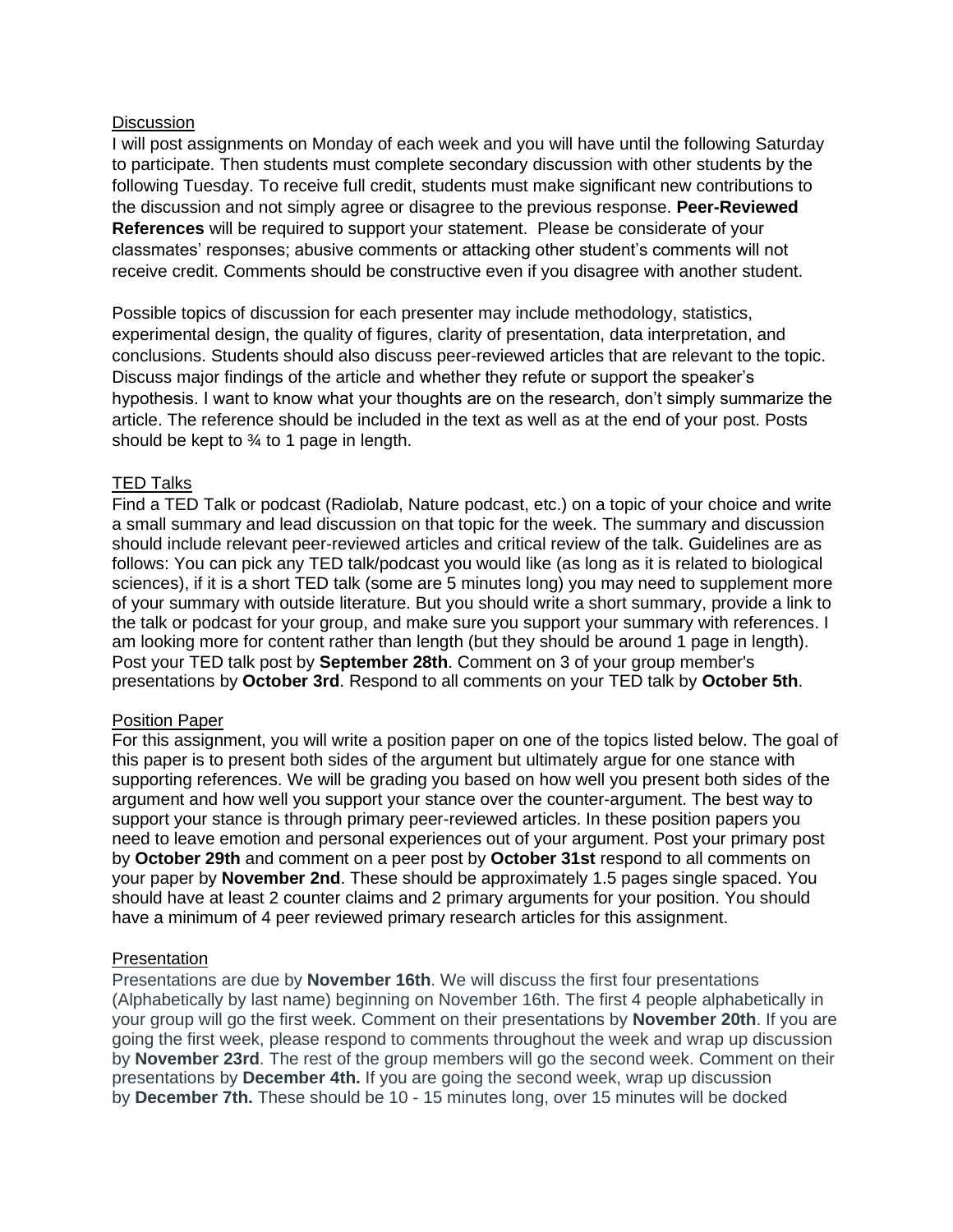unless the presentation is over your 831 project. Students have the option to present on any topic within the biological sciences or if you have completed BIOL 831E, you can present your research project. I highly encourage students to present their research findings when appropriate. For students presenting on a topic rather than their research, you must **critically evaluate a peer-reviewed primary research article from within the last 3 years**. Please provide background information relevant to your topic and explain the significance of the research in this area. Presentations should contain original figures from these studies with the proper citations. Students should compare and criticize different studies with special focus on methods. Please do not simply restate the findings the authors provide. These presentations must contain video of yourself and should be recorded using VidGrid, for example.

In addition to the one peer-reviewed article you are presenting on or your own research, there must be a minimum of 5 supporting peer-reviewed articles. All references must be cited in a literature cited section. Figures must also be cited and must be from a peer-reviewed article to contribute to your 5 minimum references.

Presentations should include title page, introduction to the topic, relevant methods, results, conclusions, and citations. Additionally, students must have organized presentations that are easy to follow and should be under 15 minutes long. It is important that you are able to critically evaluate your peer-reviewed articles. Do not just summarize the research.

Students are required to present on a different topic each time they take this class and mention on the title slide what semester of 881 this is for you and your previous topics.

## UNK Library

The library is a good resource when looking for articles that may not be available online. The following links are especially usefully to distance students.

<http://library.unk.edu/services/distance.php>

<http://library.unk.edu/services/illdd.php>

If you have specific questions about Interlibrary loan contact Sheryl Heidenreich at [heidenreichs@unk.edu.](mailto:heidenreichs@unk.edu)

#### Academic Dishonesty

Plagiarism will not be tolerated, please refer to the student handbook or ask me for more clarification on the subject if unsure what constitutes plagiarism. It is expected students work independently on assignments unless otherwise stated by the instructor. Group work where not specified will be considered cheating and students will receive a zero for that assignment. Multiple offenses will result in the student(s) receiving a failing grade for the course and possible removal from the program.

# Withdraw (W) and Incomplete (I)

In unusual circumstances beyond the student's control, an incomplete (I) may be issued. The (I) is issued as a final grade with the student having 12 months to complete the necessary work. If the coursework is not completed in this time the (I) will be converted to a failing grade (F) on the student's transcript. Students may withdraw from the course before 9 weeks have been completed and a (W) will appear on the transcript. Students are responsible for filling out the necessary paperwork to complete this process. Instructors are not able to withdraw students. If the student drops the class the (W) will not contribute to the student's overall GPA. The deadline to withdraw from courses is October 25<sup>th</sup>.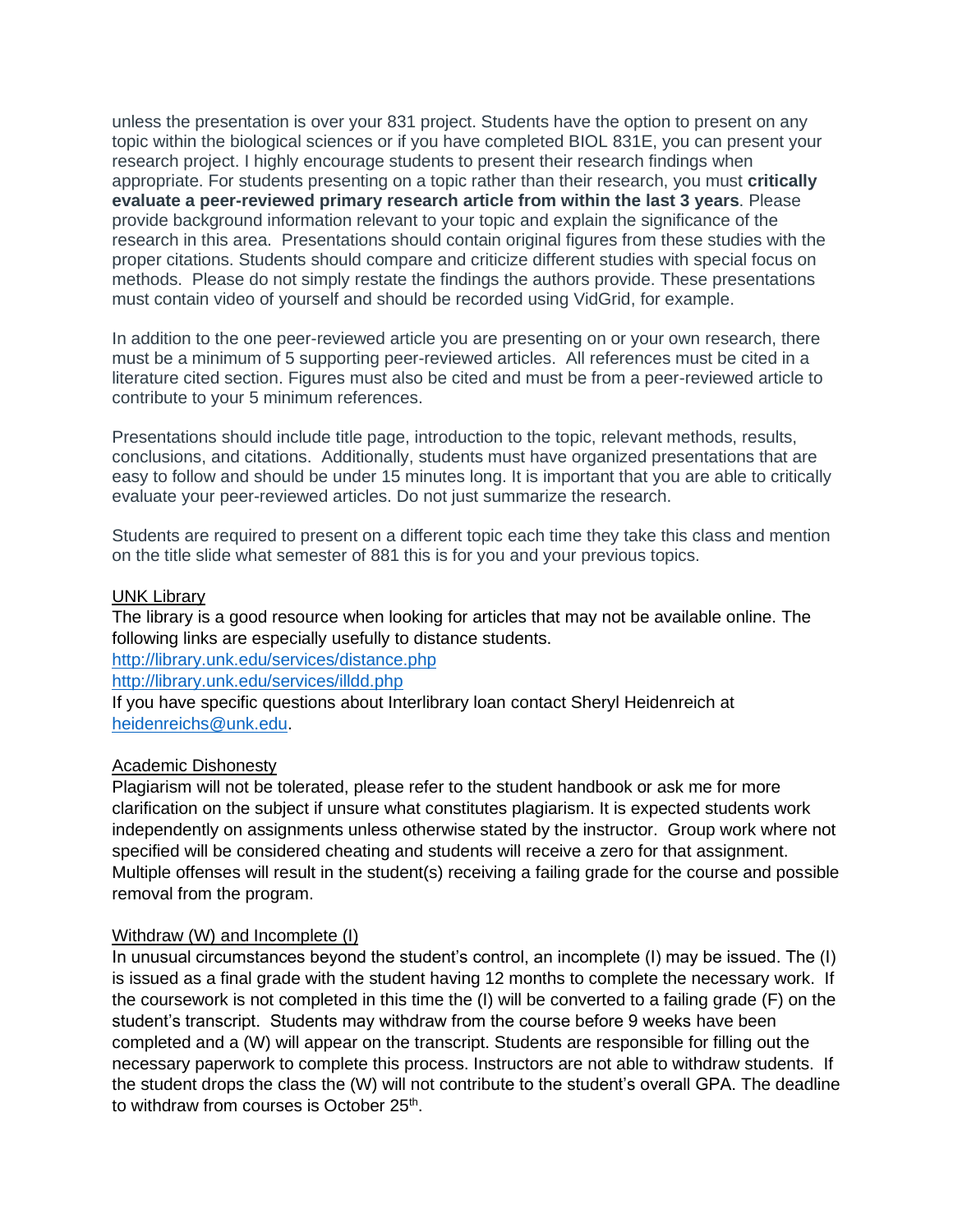**University Policies Related to COVID-19:** The University of Nebraska issued the following statement on August 6, 2021. The statement was reinforced by President Ted Carter on August 13, 2021:

All vaccinated faculty, staff and students, as well as visitors to campus, are encouraged, but not required, to wear face masks indoors. Unvaccinated individuals should continue to wear masks. (Masks are required indoors for all individuals at the University of Nebraska Medical Center.) [https://nebraska.edu/news-and-events/news/2021/08/university-of-nebraska-system](https://nebraska.edu/news-and-events/news/2021/08/university-of-nebraska-system-updates-covid-19-protocols)[updates-covid-19-protocols](https://nebraska.edu/news-and-events/news/2021/08/university-of-nebraska-system-updates-covid-19-protocols)

Consistent with the University of Nebraska's guiding protocols, there are circumstances in which many people in our community may not be able to be vaccinated. Faculty may request, not require, that students wear masks in class under circumstances that clearly indicate unnecessary yet controllable risk of infection. Please note that pandemic precautions are subject to change.

## Student Accommodations

**Students with Disabilities:** It is the policy of the University of Nebraska at Kearney to provide flexible and individualized reasonable accommodation to students with documented disabilities. To receive accommodation services for a disability, students must be registered with the UNK Disabilities Services for Students (DSS) office, 175 Memorial Student Affairs Building, 308-865- 8214 or by email unkdso@unk.edu

**UNK Statement of Diversity & Inclusion:** UNK stands in solidarity and unity with our students of color, our Latinx and international students, our LGBTQIA+ students and students from other marginalized groups in opposition to racism and prejudice in any form, wherever it may exist. It is the job of institutions of higher education, indeed their duty, to provide a haven for the safe and meaningful exchange of ideas and to support peaceful disagreement and discussion. In our classes, we strive to maintain a positive learning environment based upon open communication and mutual respect. UNK does not discriminate on the basis of race, color, national origin, age, religion, sex, gender, sexual orientation, disability or political affiliation. Respect for the diversity of our backgrounds and varied life experiences is essential to learning from our similarities as well as our differences. The following link provides resources and other information regarding D&I: <https://www.unk.edu/about/equity-access-diversity.php.>

**Students Who are Pregnant:** It is the policy of the University of Nebraska at Kearney to provide flexible and individualized reasonable accommodation to students who are pregnant. To receive accommodation services due to pregnancy, students must contact Cindy Ference in Student Health, 308-865-8219. The following link provides information for students and faculty regarding pregnancy rights. [http://www.nwlc.org/resource/pregnant-and-parenting-students](http://www.nwlc.org/resource/pregnant-and-parenting-students-rights-faqs-college-and-graduate-students )[rights-faqs-college-and-graduate-students](http://www.nwlc.org/resource/pregnant-and-parenting-students-rights-faqs-college-and-graduate-students )

**Reporting Student Sexual Harassment, Sexual Violence or Sexual Assault:** Reporting allegations of rape, domestic violence, dating violence, sexual assault, sexual harassment, and stalking enables the University to promptly provide support to the impacted student(s), and to take appropriate action to prevent a recurrence of such sexual misconduct and protect the campus community. Confidentiality will be respected to the greatest degree possible. Any student who believes she or he may be the victim of sexual misconduct is encouraged to report to one or more of the following resources: